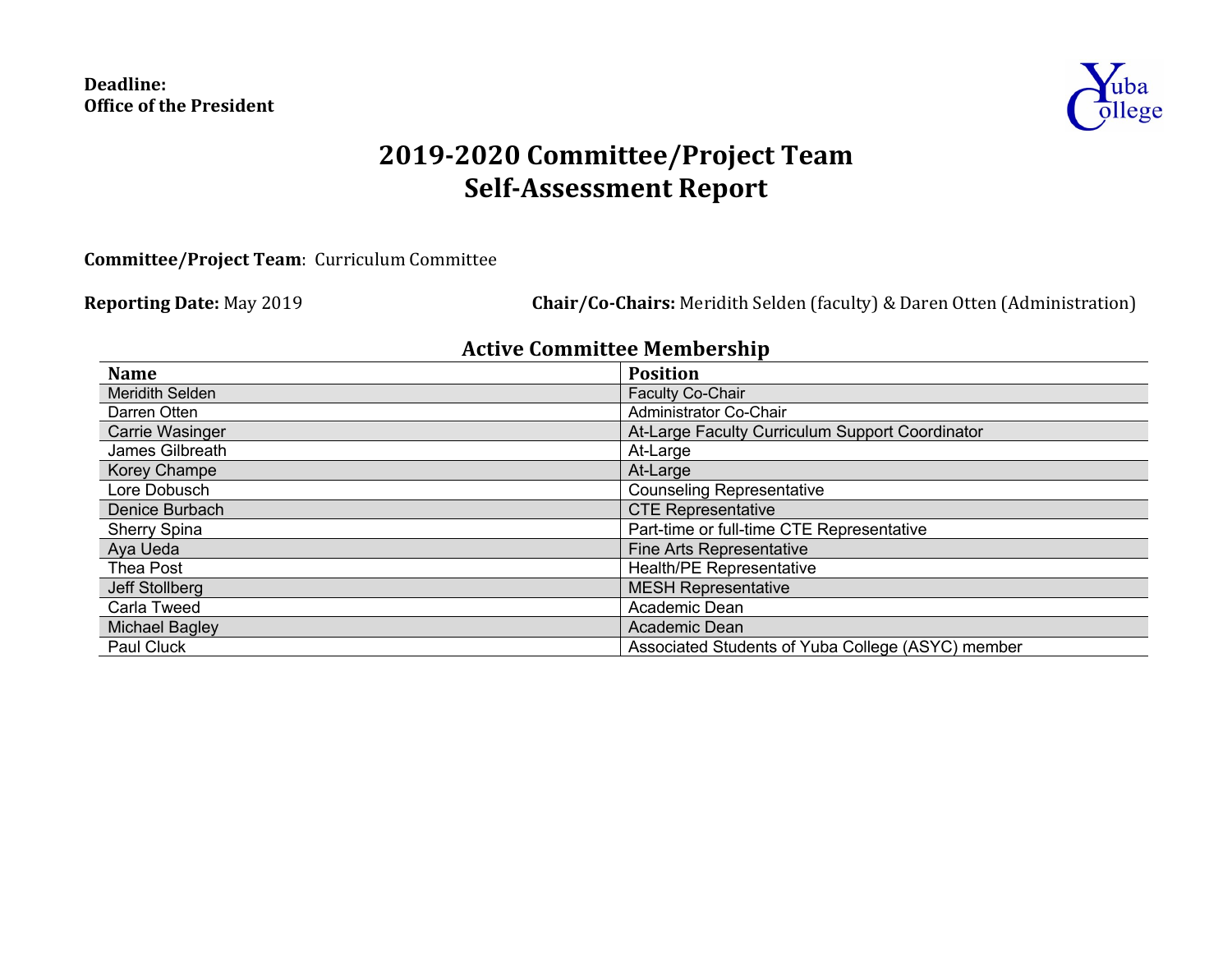## **Deadline: Office of the President**

|    | <b>Committee/Project Team Self Assessment Report</b>                                                                                                                                                    |                                                                                                                         |  |  |  |
|----|---------------------------------------------------------------------------------------------------------------------------------------------------------------------------------------------------------|-------------------------------------------------------------------------------------------------------------------------|--|--|--|
|    | Which of your short-term objectives have been met? Please report with evidence, including references to meeting minutes, how                                                                            |                                                                                                                         |  |  |  |
|    | the committee/project team accomplished their short-term objectives and other supporting tasks.                                                                                                         |                                                                                                                         |  |  |  |
|    | Ensure quality of YC Curriculum $-$ however, this is an ongoing endeavor                                                                                                                                | Evidence (minutes, reports, other                                                                                       |  |  |  |
| 2. | Ensure currency of YC Curriculum – however, this is an ongoing endeavor                                                                                                                                 | documents):                                                                                                             |  |  |  |
| 3. | Ensure planning in YC Curriculum $-$ however, this is an ongoing endeavor                                                                                                                               | Please provide hyperlinks to the documents on your                                                                      |  |  |  |
| 4. | Review COR's for title V compliance – however, this is an ongoing endeavor                                                                                                                              | committee website.                                                                                                      |  |  |  |
| 5. | Make recommendations about future curriculum $-$ however, this is an ongoing endeavor                                                                                                                   | • Meeting Agendas $(1, 2, 3, 4, \& 5)$                                                                                  |  |  |  |
| 6. | Train Curriculum Committee Members and Faculty on Curriculum Processes – however, this is an                                                                                                            | (https://yc.yccd.edu/academics/committees/curriculum-<br>committee/agenda-minutes-current/)                             |  |  |  |
|    | ongoing endeavor                                                                                                                                                                                        | • Meeting Minutes $(1, 2, 3, 4, \& 5)$                                                                                  |  |  |  |
| 7. | Monitor the five-year review schedule for all CORs – however, this is an ongoing endeavor                                                                                                               | (https://district.yccd.edu/pages/yc-new/CommitteeDetail?aid=8)                                                          |  |  |  |
| 8. | Develop and maintain a curriculum committee specific website – however, this is an ongoing                                                                                                              | • Sunset List $(1, 2, 3, 4, \& 5)$<br>(https://yc.yccd.edu/academics/committees/curriculum-                             |  |  |  |
|    | endeavor                                                                                                                                                                                                | committee/local-curriculum-policies/sunset-list/                                                                        |  |  |  |
| 9. | Monitor the streamlined and coordinated process for reviewing and approving CORS including                                                                                                              | • Retreat Agenda (5, 6) (https://1osjhr1kzber15t9781hbik1-                                                              |  |  |  |
|    | SLOs and DE questions.                                                                                                                                                                                  | wpengine.netdna-ssl.com/wp-content/uploads/2018/08/Curriculum-                                                          |  |  |  |
|    |                                                                                                                                                                                                         | Committee-Retreat.pdf)                                                                                                  |  |  |  |
|    |                                                                                                                                                                                                         | • 5 year-rotation (7)                                                                                                   |  |  |  |
|    |                                                                                                                                                                                                         | (https://vc.vccd.edu/academics/committees/curriculum-<br>committee/local-curriculum-policies/5-year-rotation-schedule/) |  |  |  |
|    |                                                                                                                                                                                                         |                                                                                                                         |  |  |  |
|    |                                                                                                                                                                                                         | • CC Website (8)                                                                                                        |  |  |  |
|    | (https://vc.vccd.edu/academics/committees/curriculum-committee/)<br>Which of your short-term objectives have not been met? Please explain what issues or barriers prevented the committee/project<br>2. |                                                                                                                         |  |  |  |

**team from meeting these short-term objectives.**

1. **Support Faculty in Curriculum Clean-up: Update or Inactivate Degrees and Certificates that have not recently been updated (before 2013)** We have approximately 130 degree/certificates at Yuba College. In the 2016-2017 we created a list (compiling three data sources) that contains all of the degrees/certificates offered at Yuba College and the frequency with which the degrees are awarded. Although the data is now out of date and we cannot update it due to limitations associated with Meta, we are attempting to use the data to help make informed decisions when working with discipline faculty to revise degrees/certificates.

2. **Support Faculty in Curriculum Clean-up: Update and Inactivate CORs that are out of compliance or due for revision**